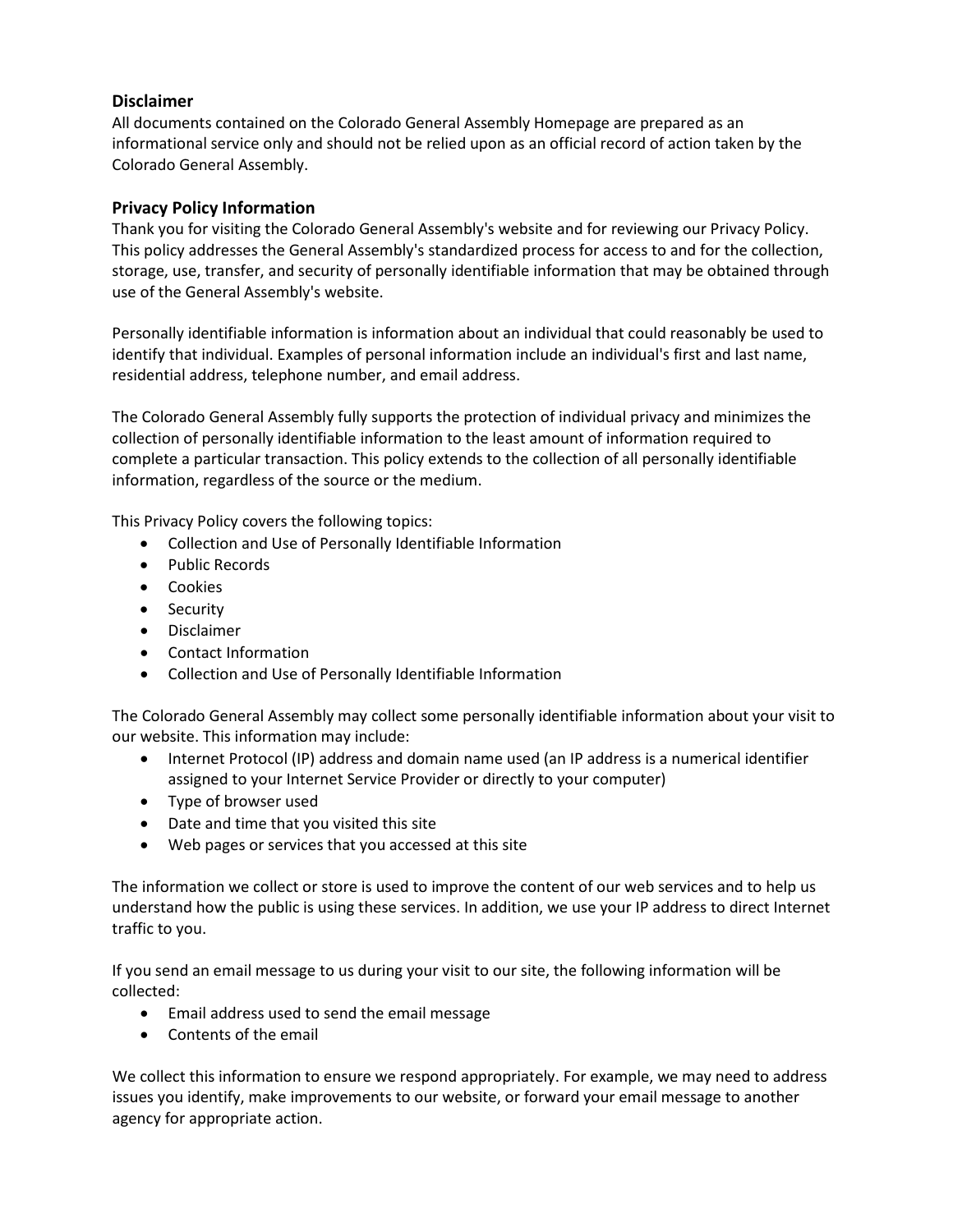It is our policy to collect no personally identifiable information about you unless that information is required to complete a particular transaction. In addition, we collect no personally identifiable information about you unless you voluntarily participate in activities that ask for information. Choosing not to participate in these activities will not affect your ability to use any other features of our website. Finally, personally identifiable information shall not include information collected in furtherance of any regulatory, investigative, or criminal justice purpose; information collected in furtherance of litigation in which the state is a party; or information that is required to be collected pursuant to any state or federal statute or regulation.

### **Public Records**

The State Open Records Act is applicable to this Privacy Policy. Section 24-72-202, C.R.S. says "It is declared to be the public policy of this state that all public records shall be open for inspection by any person at reasonable times, except as provided in this part 2 or as otherwise specifically provided by law."

If personal information is requested on the website or is volunteered by the user, state and federal law may protect that information. However, all information becomes a public record once it is provided and may be subject to public inspection and copying if not protected by federal or state law. Furthermore, the information filed with the General Assembly may be stored electronically and may be made accessible to the public through the General Assembly's website. Except where disclosure is protected by law, the information that is electronically stored may be purchased by private individuals and entities.

Users are cautioned that the collection of personal information requested from or volunteered by children online or by email will be treated the same as information provided by an adult and may be subject to public access.

#### **Cookies**

Cookies are small text files placed on your computer, often without your knowledge, while visiting certain sites on the Internet used to identify your computer. For example, cookies are used by some sites to greet you personally, to post a list of your favorite books to purchase, to remember what you had in your shopping basket the last time you visited. You can refuse a cookie or delete a cookie file from your computer by using any of the widely-available methods. We do not use cookies on this site.

#### **Security**

Legislative Information Services, as developer and manager of the Colorado General Assembly's website, has taken several steps to safeguard the integrity of its telecommunications and computing infrastructure, including but not limited to authentication, monitoring, and auditing. Security measures have been integrated into the design, implementation, and day-to-day practices of the entire operating environment as part of a continuing commitment to risk management.

#### **Disclaimer**

The Colorado General Assembly's website contains links to other websites, including websites operated by other government agencies, nonprofit organizations, and private businesses. When you link to another website, you leave our site, which means that this Privacy Policy will no longer apply. When you link to another website, you are subject to the privacy policy of that website.

Neither the Colorado General Assembly nor any employee of the State of Colorado (1) warrants the accuracy, reliability, or timeliness of any information published by this system or (2) endorses any content, viewpoints, products, or services linked from this system. Neither the Colorado General